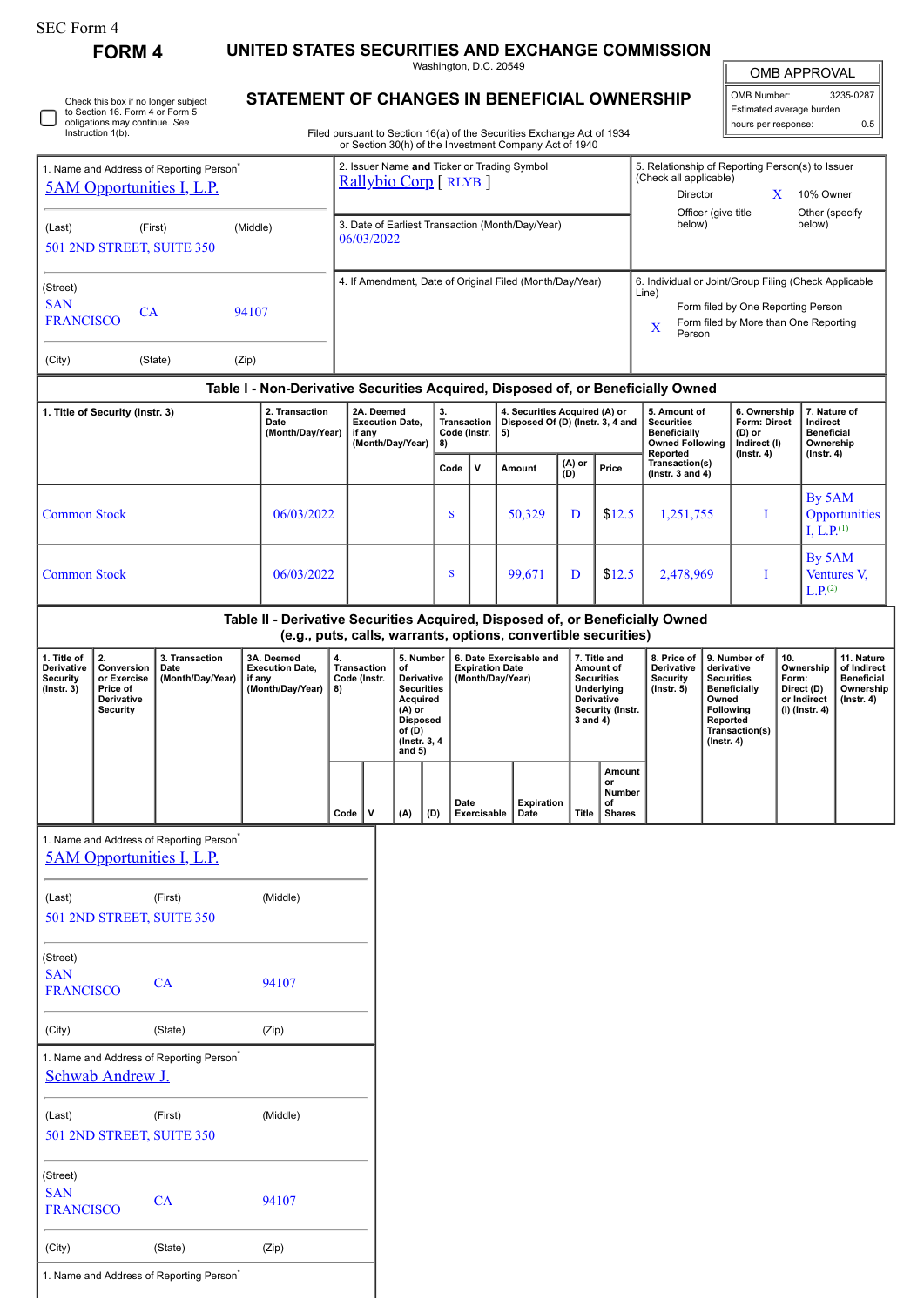|                                | <b><u>5AM Opportunities I (GP), LLC</u></b>          |          |
|--------------------------------|------------------------------------------------------|----------|
| (Last)                         | (First)                                              | (Middle) |
| 501 2ND STREET, SUITE 350      |                                                      |          |
| (Street)                       |                                                      |          |
| <b>SAN</b><br><b>FRANCISCO</b> | CA                                                   | 94107    |
| (City)                         | (State)                                              | (Zip)    |
| <b>5AM Partners V, LLC</b>     | 1. Name and Address of Reporting Person <sup>*</sup> |          |
| (Last)                         | (First)                                              | (Middle) |
| 501 2ND STREET, SUITE 350      |                                                      |          |
| (Street)                       |                                                      |          |
| <b>SAN</b><br><b>FRANCISCO</b> | CA                                                   | 94107    |
|                                |                                                      |          |
| (City)                         | (State)                                              | (Zip)    |
| <b>5AM Ventures V, L.P.</b>    | 1. Name and Address of Reporting Person <sup>*</sup> |          |
| (Last)                         | (First)                                              | (Middle) |
| 501 2ND STREET, SUITE 350      |                                                      |          |
| (Street)                       |                                                      |          |
| <b>SAN</b><br><b>FRANCISCO</b> | CA                                                   | 94107    |
| (City)                         | (State)                                              | (Zip)    |
| <b>ROCKLAGE SCOTT M</b>        | 1. Name and Address of Reporting Person <sup>®</sup> |          |
| (Last)                         | (First)                                              | (Middle) |
| 501 2ND STREET, SUITE 350      |                                                      |          |
| (Street)                       |                                                      |          |
| <b>SAN</b><br><b>FRANCISCO</b> | CA                                                   | 94107    |
| (City)                         | (State)                                              | (Zip)    |

**Explanation of Responses:**

1. Shares are held by 5AM Opportunities I, L.P. ("Opportunities I"). 5AM Opportunities I (GP), LLC is the general partner of Opportunities I and may be deemed to have sole investment and voting power<br>over the shares held b Opportunities I, and each disclaims beneficial ownership over the shares held by Opportunities I except to the extent of his or its pecuniary interest therein. Dr. Parmar is a director of the issuer and files separate Section 16 reports.

2. Shares are held by 5AM Ventures V, L.P. ("Ventures V"). 5AM Partners V, LLC is the general partner of Ventures V and may be deemed to have sole investment and voting power over the shares held<br>by Ventures V. Each of And reports.

## **Remarks:**

| <u>5AM Opportunities I, L.P.,</u>     |            |
|---------------------------------------|------------|
| <b>By:</b> 5AM Opportunities I        |            |
| (GP), LLC, its General                | 06/07/2022 |
| <u>Partner, By /s/ Andrew J.</u>      |            |
| <b>Schwab, Managing Member</b>        |            |
| <i>s</i> / Andrew J. Schwab           | 06/07/2022 |
| <u>5AM Opportunities I (GP)</u> ,     |            |
| LLC, By /s/Andrew J.                  | 06/07/2022 |
| <b>Schwab, Managing Member</b>        |            |
| 5AM Partners V, LLC, By /s/           |            |
| <b>Scott M.Rocklage, Managing</b>     | 06/07/2022 |
| Member                                |            |
| <u>5AM Ventures V, L.P., By:</u>      | 06/07/2022 |
| <b><u>5AM Partners V,LLC, its</u></b> |            |
| General Partner, By /s/ Scott         |            |